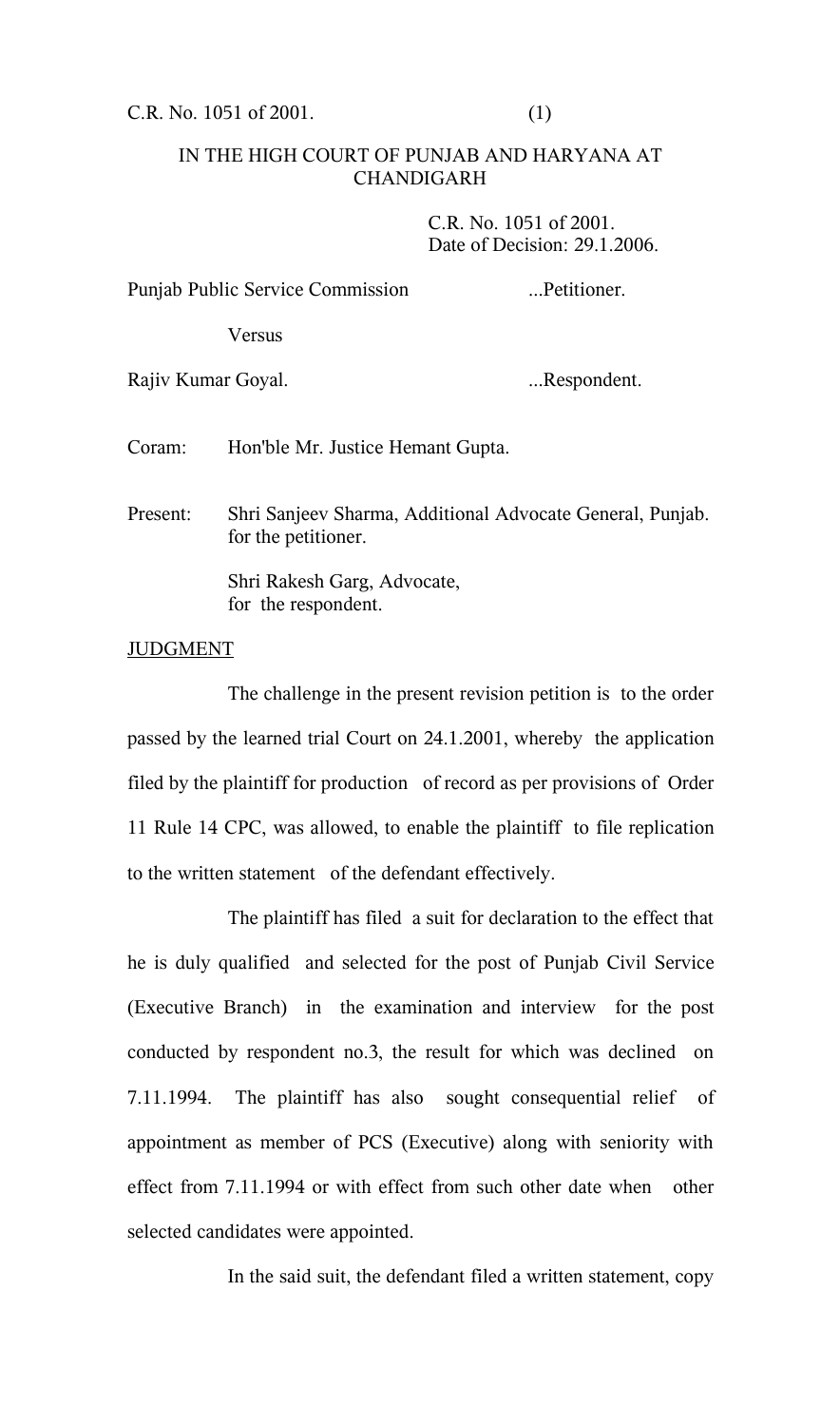C.R. No. 1051 of 2001. (2)

of which has been attached as Annexure P.2 with the present revision petition. Before filing the replication, the plaintiff filed the application for production of record on the ground that the written statement is evasive. In reply to the said application, it was the stand of the Commission that the issues raised by the plaintiff relate to internal working of the Commission and that the internal procedure cannot be divulged publicly in the public interest. It is also pleaded that the maintainability of the Civil Suit is yet to be determined by the Court in as much as the Civil Suit is time barred and the Courts at Patiala have no territorial jurisdiction to entertain the Civil Suit. It has been further pleaded that the Public Service Commission is Constitutional Body as defined under Article 315 of the Constitution of India and the Constitutional obligation can only be determined by a Constitutional Bench. It was also submitted that complete record pertaining to the examination of the candidates has already been submitted before this Court in Civil Writ Petition No. 17490 of 1994 and that the Commission is not in possession of the record pertaining to selection of PCS (Executive) and other like services of the year 1994.

While admitting the present revision petition, this Court on 23.1.2004, passed an order permitting the plaintiff to move an application for inspection of the record. It was ordered that if an application is moved, the plaintiff shall be allowed to inspect the record in the meantime. The petitioner moved an application for recall of the said order. The said application was dismissed on 31.1.2005. Both the orders i.e. the order dated 23.1.2004 and that of 31.1.2005 are subject matter of challenge by the Public Service Commission in Special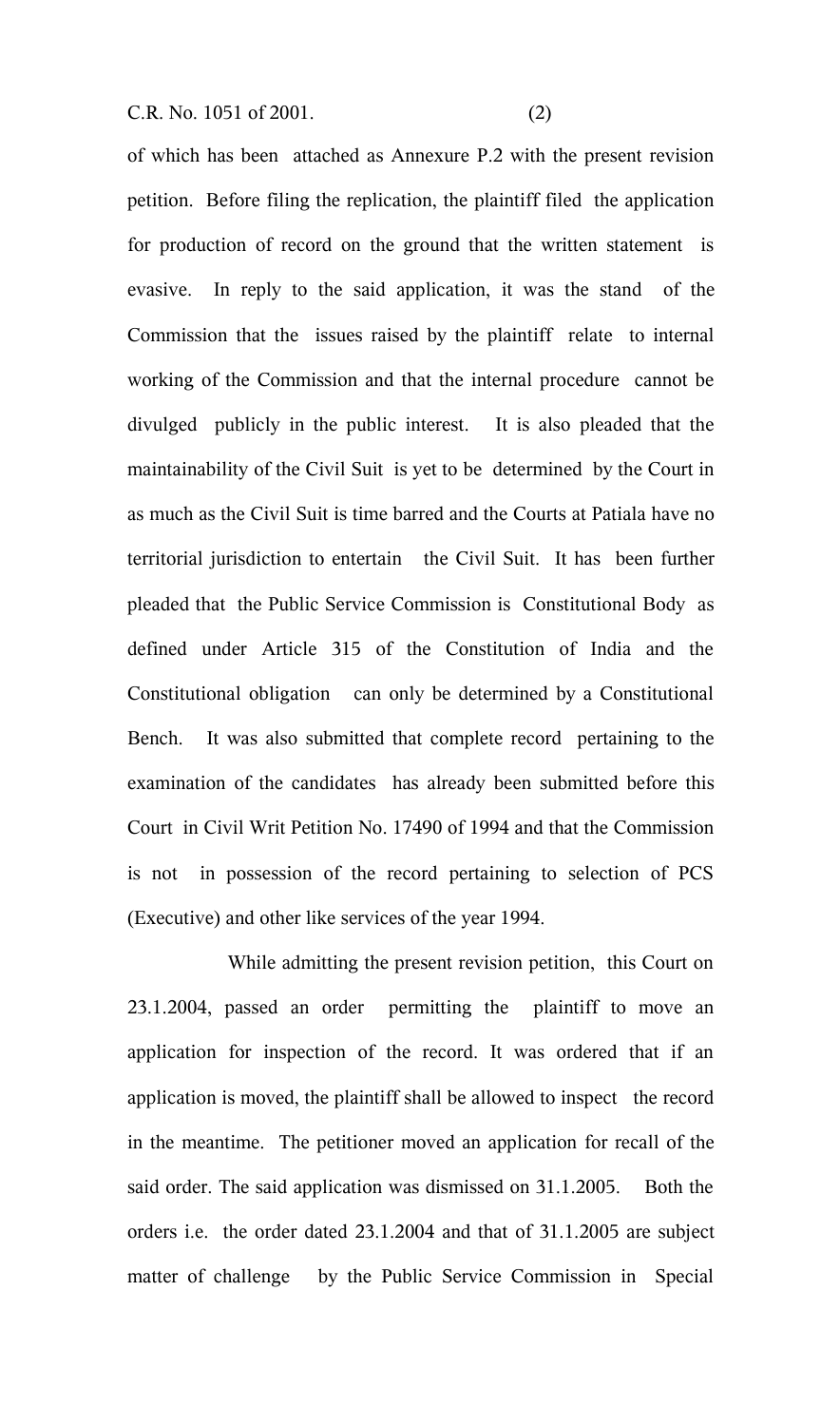C.R. No. 1051 of 2001. (3)

Leave to Appeal (Civil) Nos. 8394 and 8396 of 2005, wherein the Hon'ble Supreme Court has issued notice in the Special Leave Petition and passed an order that the operation of the orders of the High Court permitting inspection shall remain stayed.

Earlier the present revision petition came up before me on 30.9.2005, when on an argument raised by the learned counsel for the petitioner, the hearing of the revision petition was deferred till the decision of the SLP. But the matter was listed before this Court on 4.1.2006 when it was pointed by the learned counsel for the plaintiff that SLP is only against an interim order passed by this Court, therefore, hearing of the revision petition need not be deferred. On the said date, it was ordered that it is not a fit case to stay the proceedings sine die. Learned counsel for the petitioner has, however, sought time to argue the matter on merits and to examine the effect of the Right to Information Act, 2005 (hereinafter referred to as `the Act').

I have heard learned counsel for the parties at some length and I am of the opinion that de-hors of the provisions of Order 11 Rule 14 of the CPC, all citizens have been given right to information in terms of Section 3 of the Act. The information is defined under Section 2(f) of the Act to mean any material in any form, including records, documents, memos, e-mails, opinions, advices, press releases, circulars, orders, logbooks, contracts, reports, papers, samples, models, data material held in any electronic form and information relating to any private body which can be accessed by a public authority under any other law for the time being in force.

Section 4 of the Act contemplates the obligation of public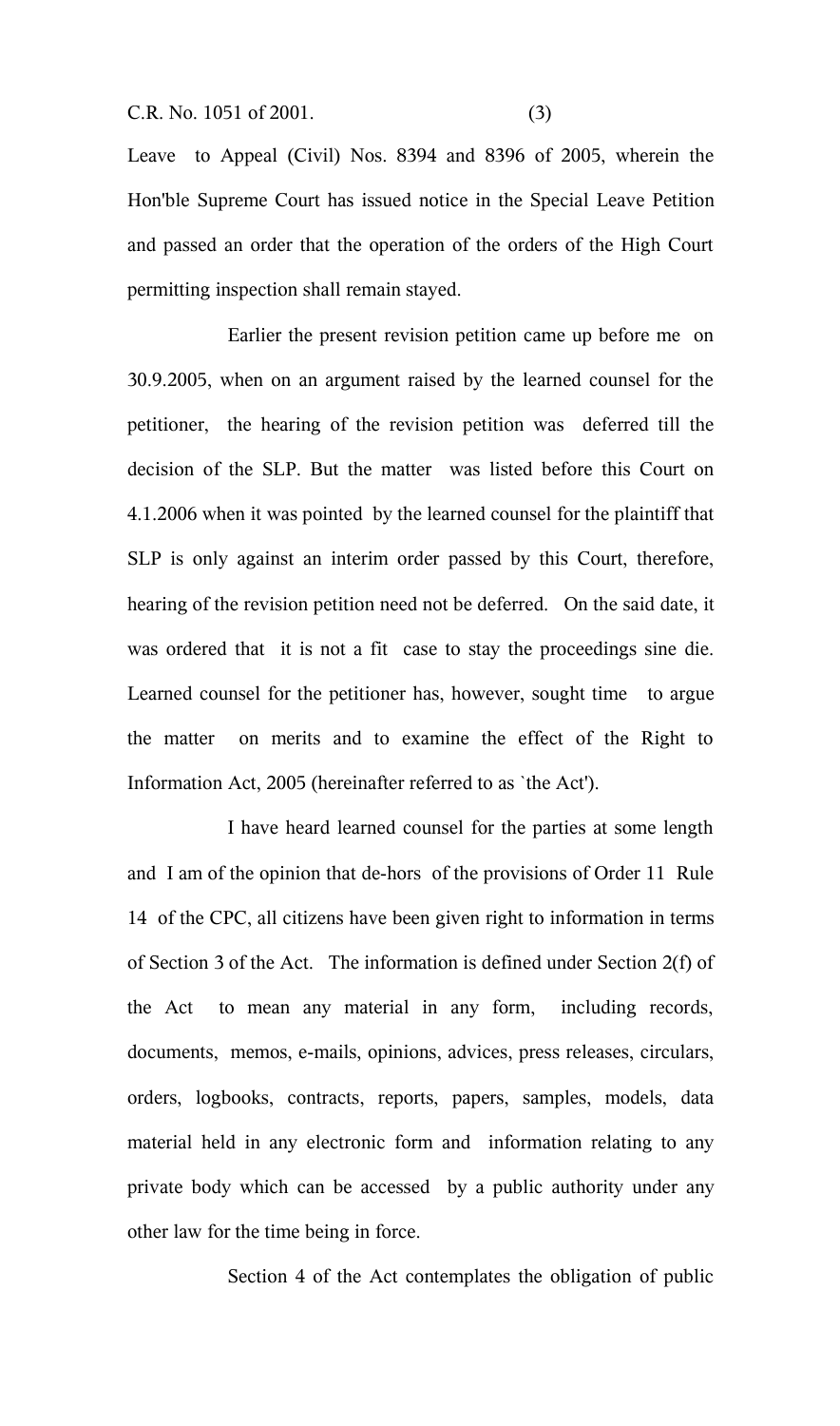C.R. No. 1051 of 2001. (4)

authorities to maintain all its record duly catalogued and indexed in a manner and the form which facilitates the right to information under the Act. Section 6 of the Act provides that a person, who desires to obtain any information under the Act, shall make a request in writing or through electronic means in English or Hindi or in the official language of the area in which the application is being made, accompanying such fee as may be prescribed. Any applicant making request for information shall not be required to give any reason for requesting the information or any other personal details except those that may be necessary for contacting him in terms of Sub Section 2 of Section 6 of the Act.

Therefore, in terms of the provisions of the Act, every citizen of the country has a right to seek information as defined under Section 2(f) of the Act from a public authority. Therefore, without going into the merits of the controversy raised in the suit, the plaintiff is entitled to seek information in terms of the Act.

Learned counsel for the petitioner has, however, raised two fold objections. Firstly, that the plaintiff has moved an application before the Civil Court and not to the Information Officer, appointed under the Act and, therefore, such information cannot be sought by the Civil Court. Secondly, it is pointed out that since the Hon'ble Supreme Court has passed an order in the SLP on 19.4.2005, the Commission is exempted from disclosing any information in terms of Section 8(1)(b) of the Act.

However, I am unable to agree with the argument raised by the learned counsel for the petitioner. It is correct that the application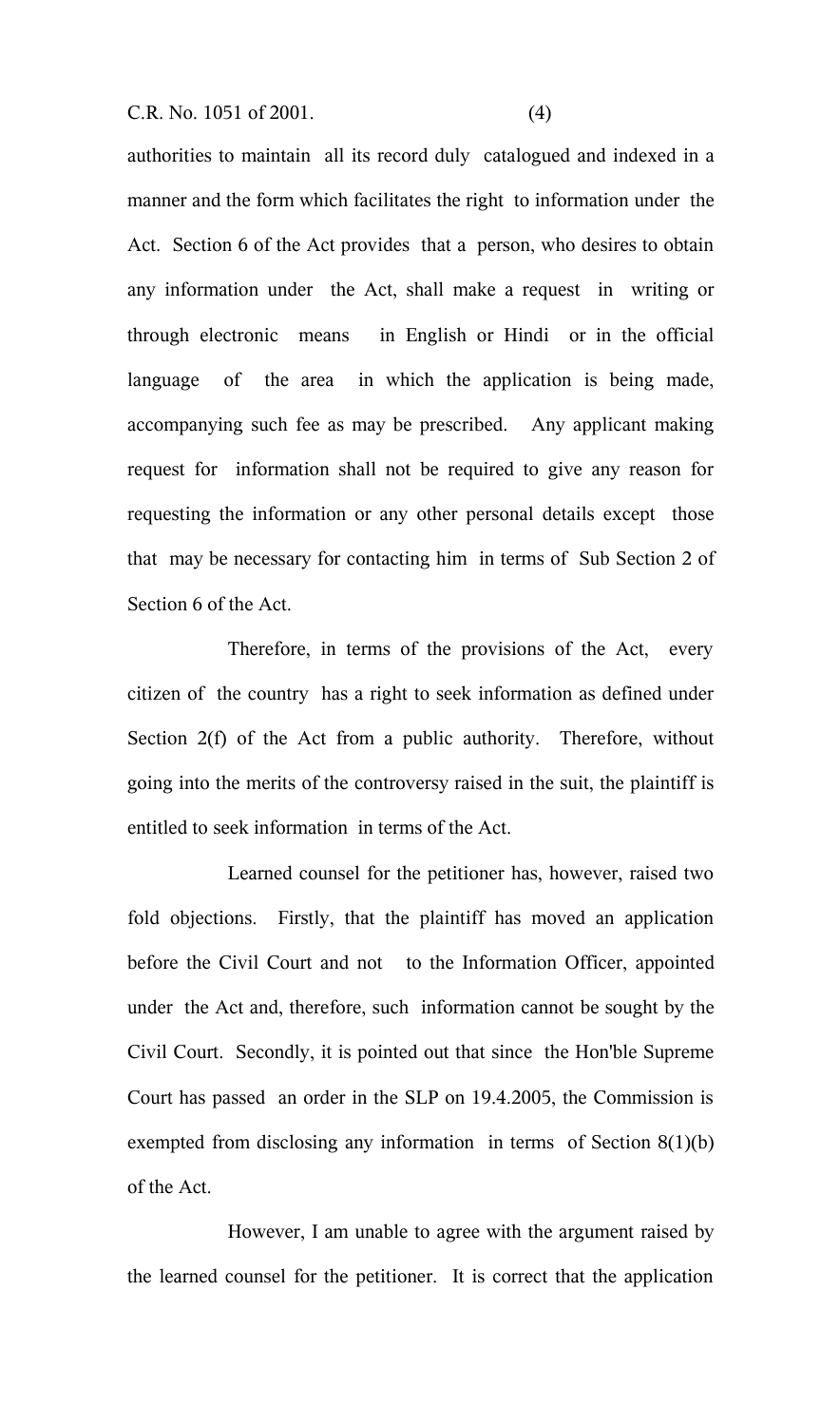C.R. No. 1051 of 2001. (5)

has been moved by the plaintiff before the Civil Court, but it cannot said that since the application has not been filed before the Information Officer, the plaintiff would not be entitled to the information. In terms of Section 6 of the Act, an applicant making request for information is not required to give any reason for requesting the information or the personal details. Therefore, mere fact that an application has been filed before the Civil Court, would not take away the right of the applicant to get information in terms of the Statute. It is the matter of fee, which may be claimed before any such information is supplied. But the information cannot be withheld only for the reason that the application has been filed before the Civil Court and not before the Information Officer.

The argument that the petitioner is exempt to furnish information in terms of the order passed by the Hon'ble Supreme Court, is again not tenable. The order dated 19.4.2005 passed by the Hon'ble Supreme Court reads as under:-

"Taken on board.

Issue notice in the special leave petitions as also on the prayer for grant of interim relief.

Until further orders, it is directed that the operation of the orders of the High Court permitting inspection shall remain stayed."

The orders passed by this Court on 23.1.2004 and 31.1.2005, which are the subject matter of challenge before the Hon'ble Supreme Court, read as under:-

> "Admitted. To be heard within six months. The respondent may move an application